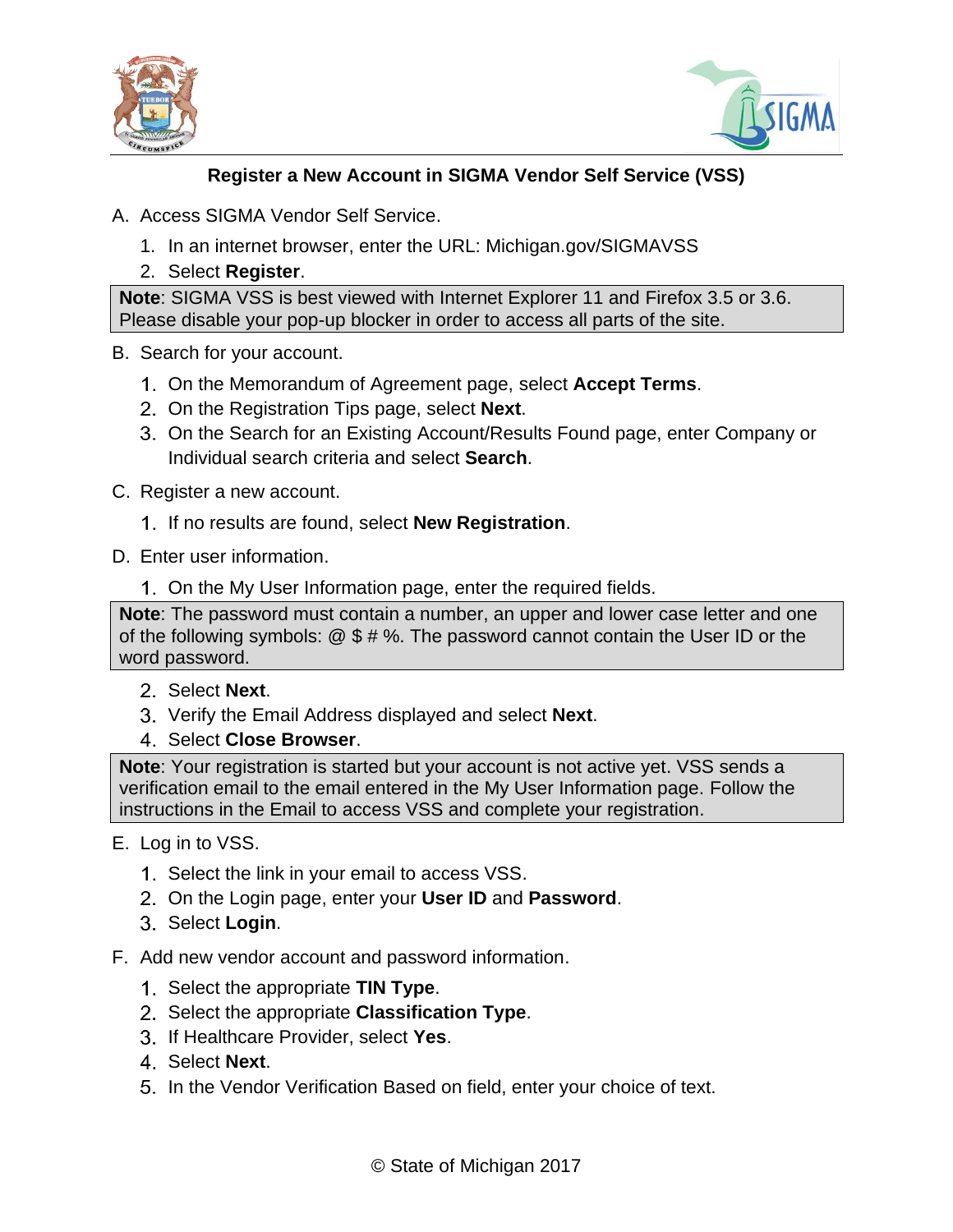- 6. In the Vendor Verification Password field, enter your choice for a password.
- 7. In the Confirm Verification Password field, enter the same password.

**Note**: Healthcare Providers should enter their National Provider Information (NPI) in the National Provider ID field.

- G. Add Name and 1099 information.
	- 1. Enter your Legal Name, TIN and legal address information.
- H. Add EFT information.
	- 1. Select the bank's ABA Number, select the Account Type, and enter the Account Number.

**Note**: Healthcare Providers should enter Financial Institution Information and select the appropriate Account Number Linkage to Provider Identifier.

2. Select **Next**.

**Note**: VSS validates the address against valid postal code standards and a message is presented at the top of the screen. The system defaults to the Corrected Address as shown by the check mark but you have the option to use the Original Address entered or accept the Corrected Address option.

- 3. Confirm the correct address is selected and select **Next**.
- I. Respond to the Address Information Questionnaire.
	- 1. Select **Yes** or **No** to respond to the three questions.
	- 2. Select **Next**.
- J. Add address and contact information.
	- 1. Read the user instructions at the top of the screen.
	- 2. In the Phone field, enter your phone number.
	- 3. In the Contact Information fields, enter the required information.
	- 4. Select **Next**.
- K. Add additional business information.
	- 1. In the Attachments section, select **Add** to upload supporting documents.
	- 2. In the Commodities section, select **Add** to add commodities to your account.

**Note**: Adding commodities gives you the ability to receive email notifications regarding State of Michigan Business and Grant Opportunities.

- 3. Select **Next**.
- L. Review and submit the registration.
	- On the Registration Summary page, review the information and select an Update Information link to make any changes.
	- If no changes are needed, select **Submit Registration**.
	- Review the IRS W-9 Perjury Statement that displays and select **OK**.